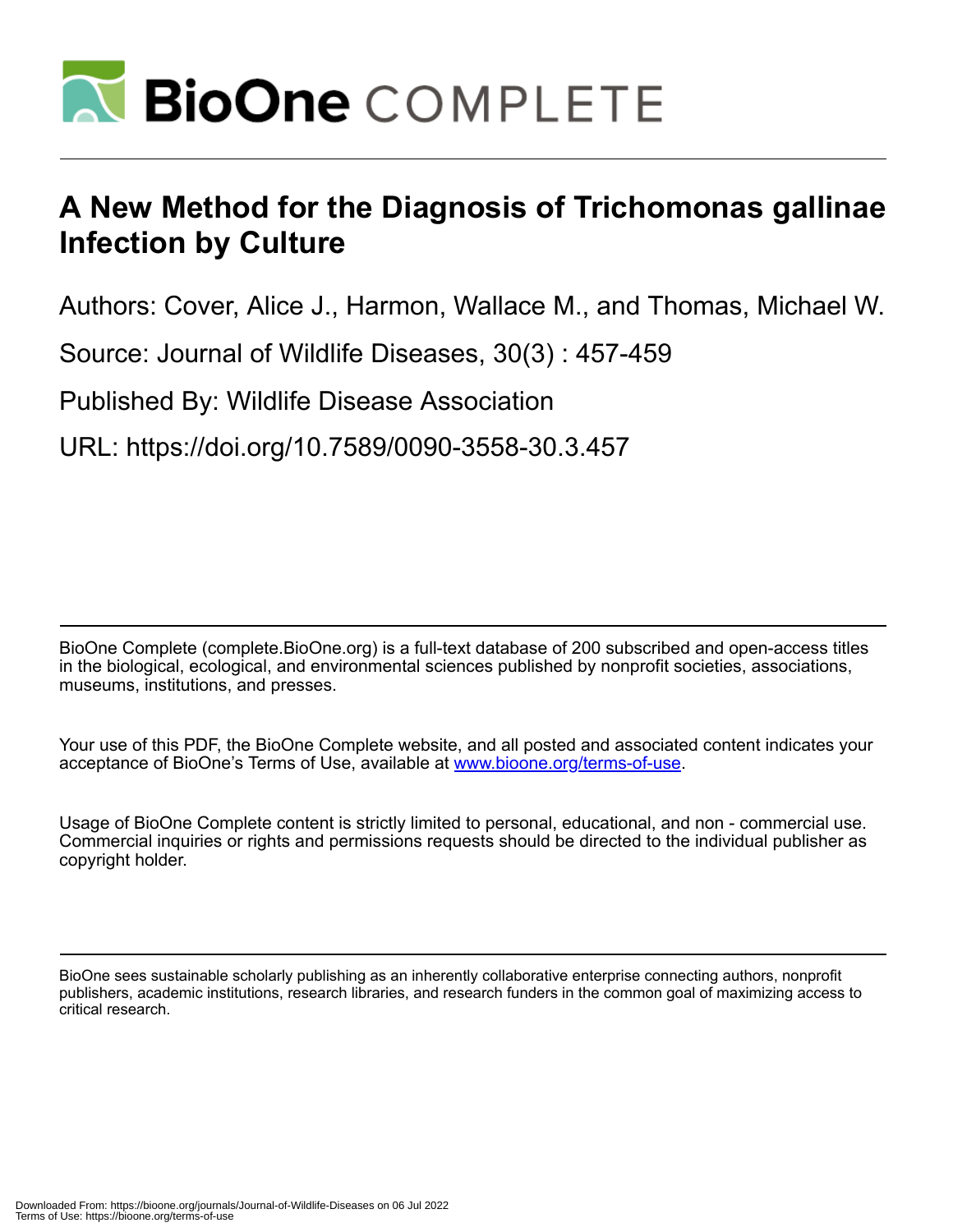## **A New Method for the Diagnosis of Trichomonas gallinae Infection by Culture**

**Alice J. Cover, Wallace M. Harmon, and Michael W. Thomas,** Department of Biology and Animal Science, California State University, Fresno, California 93740-0073, USA

ABSTRACT: Diagnosis of *Trichomonas gallinae* infection can reliably be made by the demon stration of organisms in material taken from abird's mouth and crop. This can be examined directly or incubated in a growth medium until organisms are numerous enough to be easily found in aliquots examined with the micro scope. We compared two methods of culture diagnosis of *Trichomonas gallinae* infection in pigeons. A commercially available kit, In-  $Pouch@TF$ , proved as sensitive for this purpose as in vitro Diamond's medium, but had practical advantages over the usual in vitro system.

*Key words: Trichomonas gallinae,* diag nostic methods, pigeons, raptors.

*Trichomonas gallinae* is a pathogenic protozoan often affecting the mouth and crop of domestic pigeons, wild columbids and raptors. Diagnosis of infection can be accomplished by direct microscopic ex amination of material scraped from the oral cavity of infected birds (Stabler, 1951) or by the inoculation of such material into a suitable growth medium (Honigberg, 1978) followed by examination of aliquots of the medium after incubation.

Diagnosis either by direct examination or by culture provides satisfactory results, but both methods have some drawbacks. Our objective was to evaluate a new culture system that has overcome some of the problems related to diagnosis by in vitro cultivation.

The specified use for both culture methods tested is the detection of *Tritrichomonasfoetus* infection in cattle. We rarely have failed to establish a new culture of *Trichomonas gallinae* in either medium from a bird known to be infected, how ever. Thus, both methods are potentially useful in diagnosis of the avian infection.

The new culture system evaluated is InPouch&TF (BioMed Diagnostics, Santa Clara, California, USA). The vessel is a plastic pouch, 4.5 cm wide by 21 cm long, with two tapered chambers separated by a narrow channel, Fig. 1). The channel is effectively sealed by squeezing the me dium from it. The lower chamber is filled with 4 ml of a proprietary medium containing antibiotics and a fungal growth inhibitor. Its sensitivity in detecting infection was compared to that of Diamond's medium (Kimsey, 1986) with horse serum, prepared in our laboratory. Diamond's medium was dispensed in 10 ml aliquots in glass screw-capped culture tubes.

Fifty pigeons were examined for infection. Twenty-two were feral birds trapped on the California State University, Fresno farm in Fresno, California (USA) (36°44'N, 119°46'W); 28 were from a loft in Woodlake, California (36°24'N, 119°5'W). Direct microscopic examination for organisms was performed by instilling a drop on two of 0.85% saline into the back of the mouth of a bird held on its back. This was immediately withdrawn into the pipette, placed on a microscope slide, and exam ined. Direct examination, as done in the present study, was not intended as a primary diagnostic technique. It only provided insight into the minimum number of cultures we might expect to be positive.

Culture specimens were collected by swabbing the mouth and upper crop of the bird with a dry cotton-tipped swab. The swab was then introduced into one me dium or the other. The procedure was then repeated with a new swab for the other culture system. The medium for first inoculation was alternated between the two.

When the swab was introduced into a glass tube, its tip was pressed and rolled against the wall in the medium to express material from the cotton. It then was re moved from the tube. Culture tubes were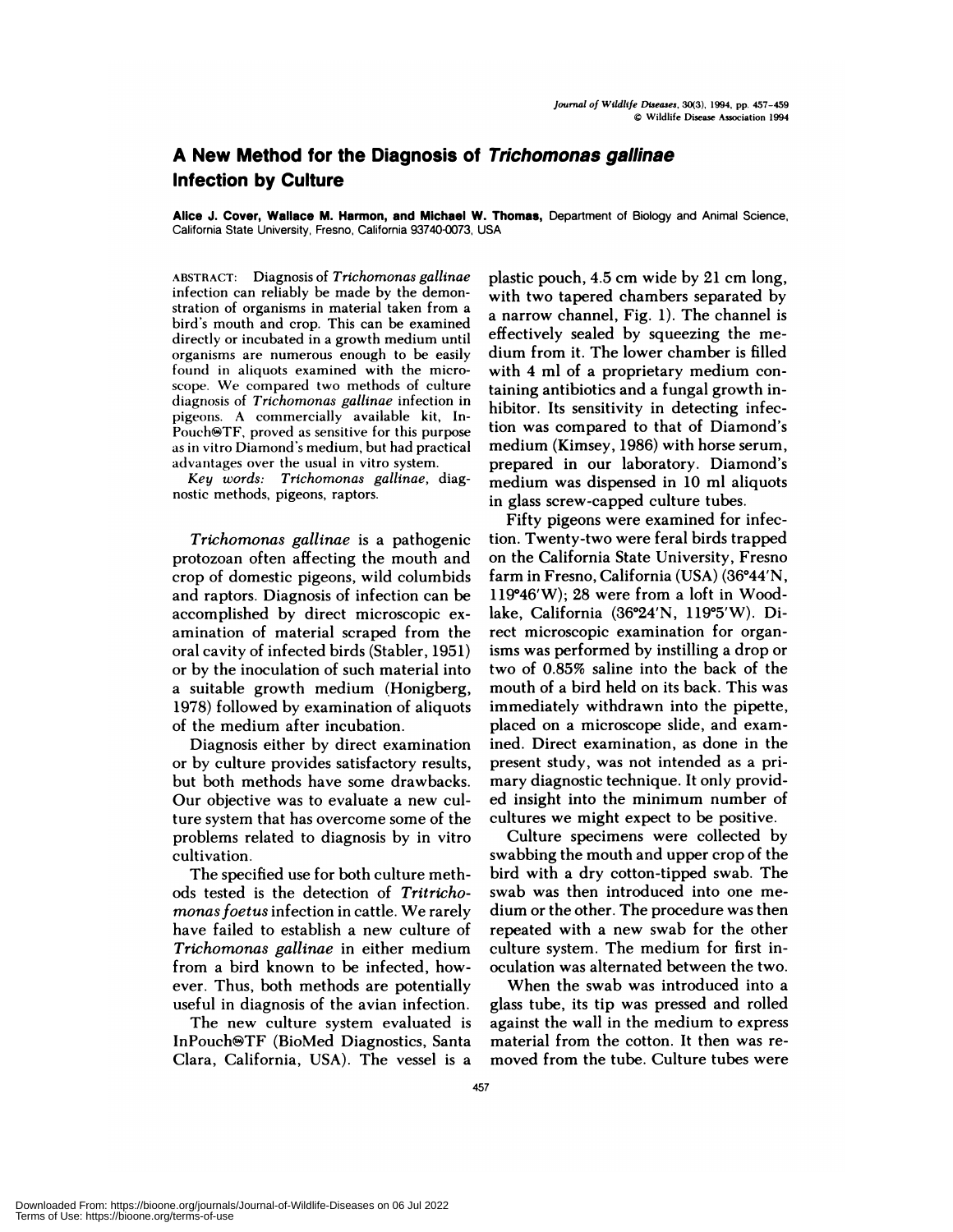

FIGURE 1. The InPouch<sup>®TF</sup> diagnostic pouch. Note the two tapered chambers separated by a narrow channel. The lower chamber holds 4 mlof me dium.

closed, !abe!ed, and incubated vertically at 37C.

Following the manufacturer's directions, a smal! volume of medium was forced into the upper chamber from the lower one of an InPouch (Fig. 1) and the pouch opened. The swab was introduced into the

**TABLE** 1. Success of three methods in the detection of 30 *Trichomonas gallinae* infections in 50 pigeons.

Total number of samples positive by the method identified in the column heading/total number of birds found positive in the survey.

Total number of samples found to be positive only by the method identified in the column heading/total number of birds found positive in the survey.

TABLE 2. Numbers of cultures found positive for the first time after the specified incubation time.

|           | Incubation time                            |   |    |   |    |
|-----------|--------------------------------------------|---|----|---|----|
| Method    | 12 hours 36 hours 60 hours 84 hours Totals |   |    |   |    |
| Diamond's | 22                                         | 0 | 2. | з | 27 |
| InPouch   | 26                                         |   |    |   | 29 |

medium in the upper chamber and its tip rolled between the fingers through the wall of the pouch. After the swab was removed, the medium was squeezed back down into the lower chamber. The top of the pouch was rolled down and the pouch sealed with the attached tabs. After labeling, pouches also were incubated vertically at 37 C.

Cultures were examined for trichomonads at 12, 36, 60, and 84 hr after incubation. In vitro cultures were examined by mounting a drop of medium, collected aseptically from near the bottom of a tube, on a slide and searching microscopically for motile organisms with both low  $(100 \times)$ and high dry powers (400 x **).** Pouches were examined at both magnifications directly through the wall after attaching a plastic viewing clamp, supplied by the manufacturer, to the lower end of the pouch and fitting the clamp into the mechanical stage of the microscope.

Of the 50 birds examined in this survey, 30 were found infected with *T. gallinae* by one or more of the techniques. We detected one infection by direct examination that was not found by either culture method. We detected two infections with the InPouch system not found by culture in Diamond's medium (Table 1). Using a Chi Square test (Sokal and Rohlf, 1981), there was no significant difference  $(P > 0.05)$ between the two culture methods.

The two culture media also were very similar in the time required to detect infection (Table 2). The median incubation time required was only 12 hr in both cu! tune systems. New positive samples were not found in InPouch after 60 hr. Fungal contamination apparently was the basis for the differences in results between media.